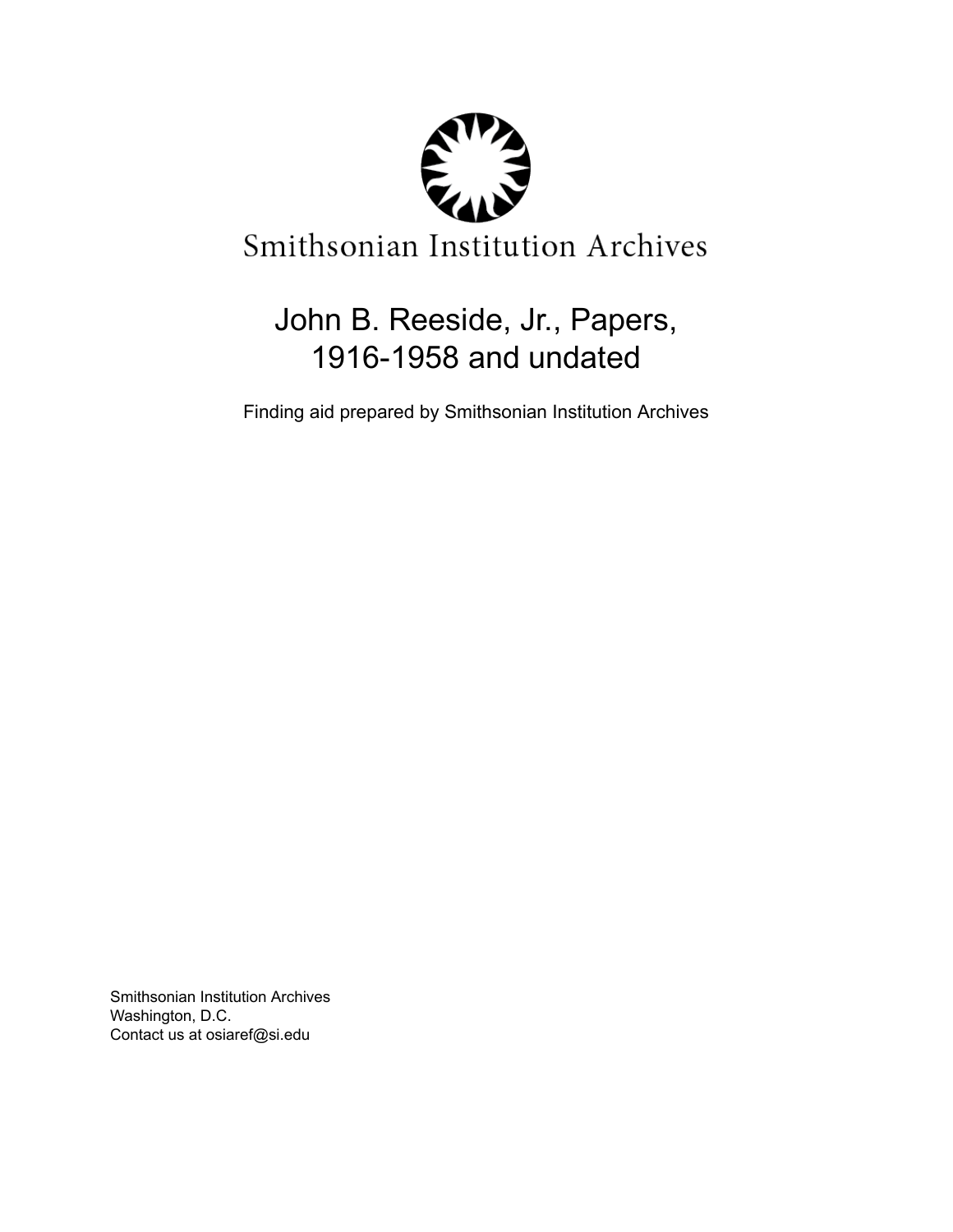# **Table of Contents**

<span id="page-1-0"></span>

| Series 1: GENERAL CORRESPONDENCE, 1916-1958. ARRANGED           |  |
|-----------------------------------------------------------------|--|
| Series 2: ORGANIZATIONAL FILES, 1943-1958. ARRANGED             |  |
| Series 3: BIOGRAPHICAL, PERSONNEL, AND UNITED STATES GEOLOGICAL |  |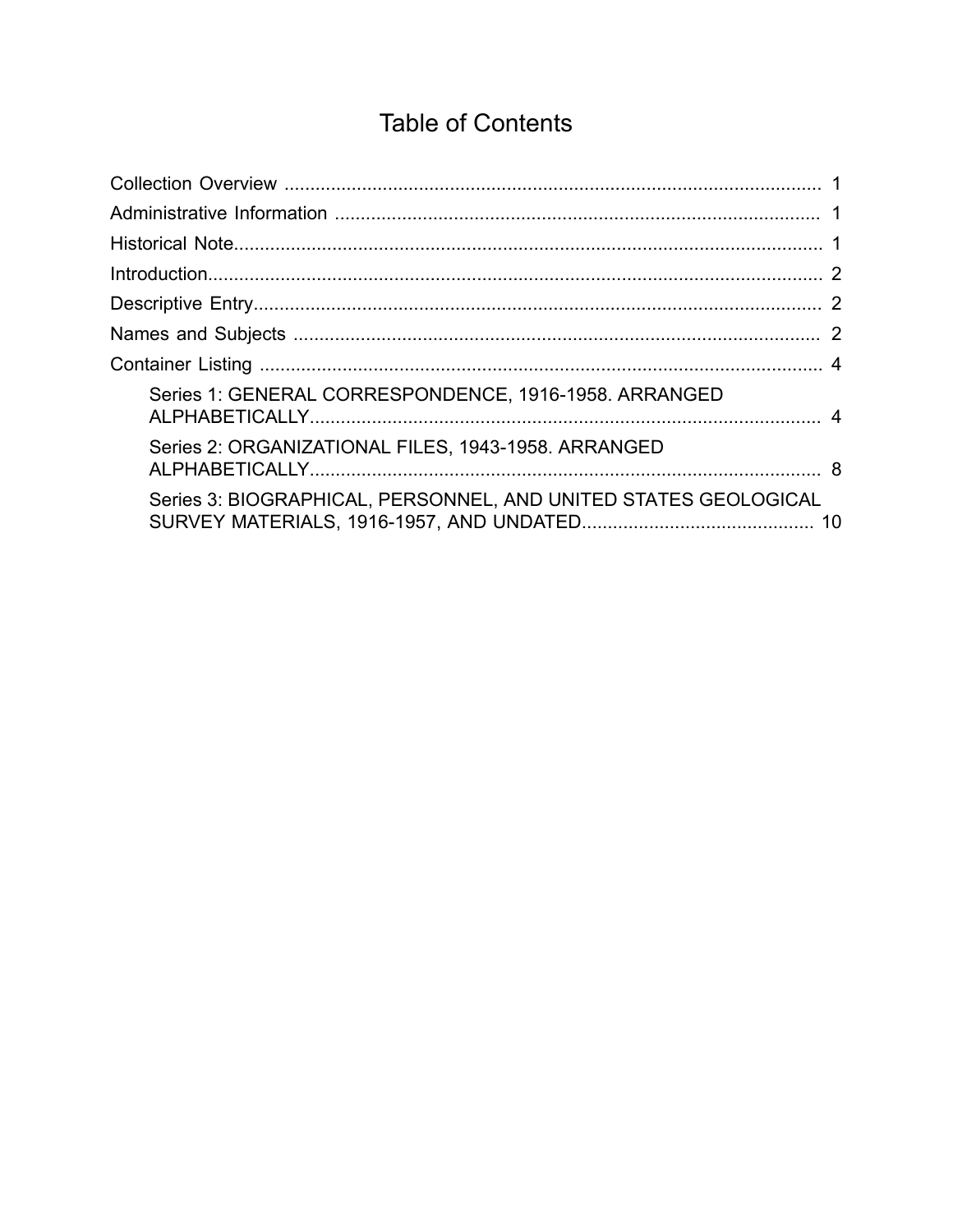| <b>Repository:</b> | Smithsonian Institution Archives, Washington, D.C., osiaref@si.edu |
|--------------------|--------------------------------------------------------------------|
| Title:             | John B. Reeside, Jr., Papers                                       |
| Identifier:        | Record Unit 7326                                                   |
| Date:              | 1916-1958 and undated                                              |
| Extent:            | 2.5 cu. ft. (4 document boxes) (2 half document boxes)             |
| Creator::          | Reeside, John B. (John Bernard), 1889-1958                         |
| Language:          | English                                                            |

#### <span id="page-2-0"></span>**Collection Overview**

#### <span id="page-2-1"></span>**Administrative Information**

#### Prefered Citation

Smithsonian Institution Archives, Record Unit 7326, John B. Reeside, Jr., Papers

#### <span id="page-2-2"></span>Historical Note

John B. Reeside, Jr., (1889-1958) was a geologist specializing in the study of the Mesozoic stratigraphy and paleontology of the western United States. While receiving his education at The Johns Hopkins University (A.B., 1911; Ph.D., 1915), he joined the United States Geological Survey (USGS) as a parttime assistant with the field parties mapping coal-bearing areas in North Dakota and Wyoming. Reeside remained with the USGS for his entire professional career. He served in a variety of positions including Assistant Geologist, 1915-1919; Paleontologist, 1919-1920; and Geologist, 1920-1932. From 1932 to 1949, Reeside was Chief of the Paleontology and Stratigraphy Branch. He retired from the post in 1949 to resume full-time research as a geologist. Reeside also served on the USGS Committee on Geological Names from 1929 to 1958, and acted as Chairman from 1947 to 1952. He was an honorary Research Associate in invertebrate paleontology at the United States National Museum from 1944 until his death.

Reeside was internationally recognized as an authority on the Mesozoic stratigraphy and fauna of the western interior of the United States. He was the author of over 70 scientific papers, almost evenly divided between stratigraphy and descriptive paleontology. Three genera and twenty-one species of fossil invertebrates were named in his honor. Reeside was active professionally and served as President of the Geological Society of Washington, 1941; President of the Paleontological Society, 1943; and Vice-President of the Geological Society of America in 1935 and 1944. He was also a member of the Board of Directors of the American Geological Institute, 1948-1949.

For additional biographical information on Reeside see "Memorial to John Bernard Reeside, Jr. (1889-1958)," by Ralph W. Imlay. *Proceedings Volume of the Geological Society of America Annual Report for 1954*, pp. 173-178. 1959.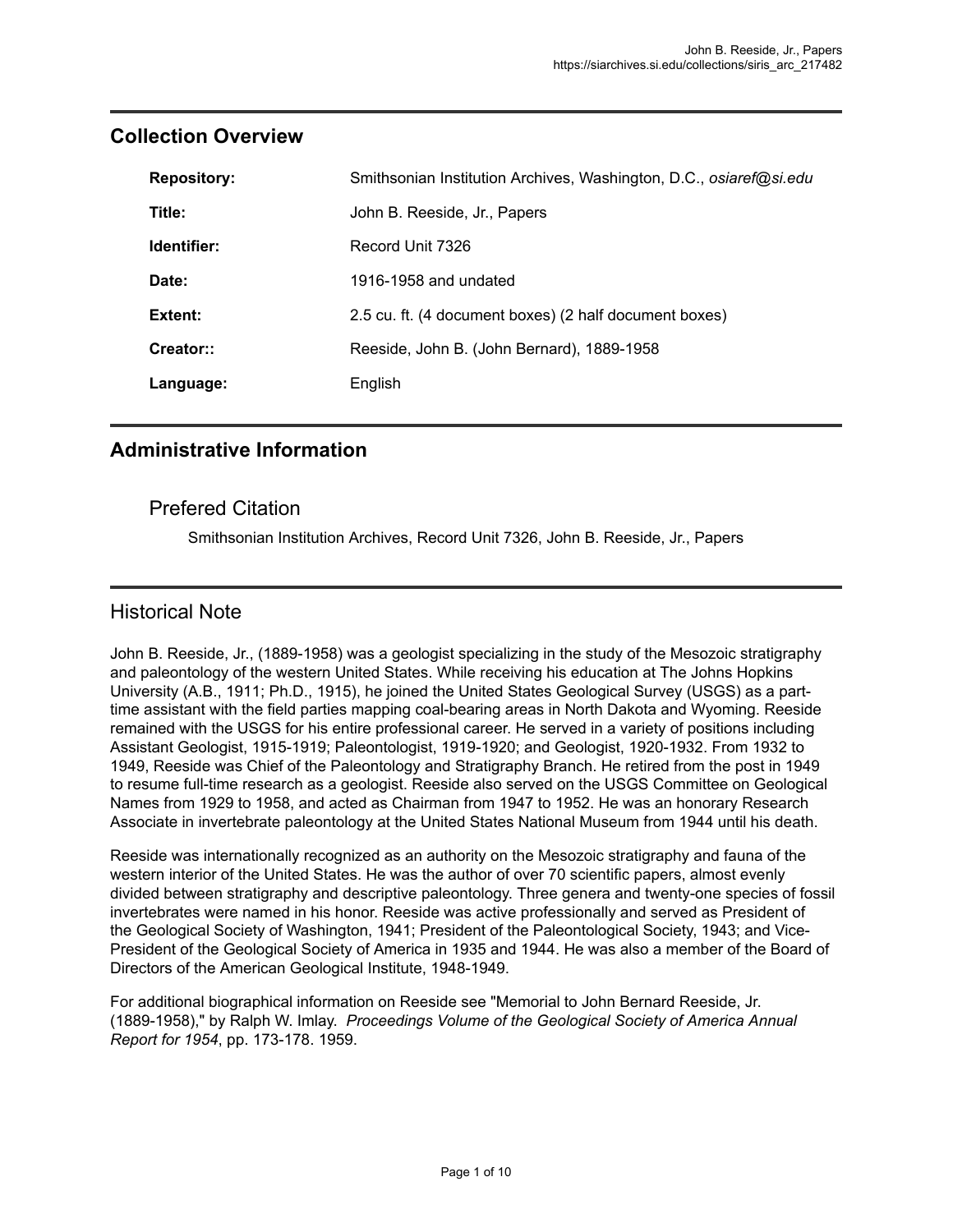#### <span id="page-3-0"></span>Introduction

The 1879 act establishing the United States Geological Survey (USGS) declares "And all collections of rocks, minerals, soils, and fossils, and objects of natural history, archaeology, and ethnology, made by the Coast and Interior Survey, the Geological Survey, or by any other parties for the Government of the United States, when no longer needed for investigations in progress, shall be deposited in the National Museum." Many of the paleontologists affiliated with the USGS Paleontology and Stratigraphy Branch have been stationed at the National Museum of Natural History (NMNH) to study and care for the national collections. This close working relationship between the USGS and the NMNH has resulted in the Smithsonian Archives acquiring records and special collections documenting paleontological work of the Survey and its scientists.

#### <span id="page-3-1"></span>Descriptive Entry

This collection consists of papers that document Reeside's career at the United States Geological Survey (USGS). The majority of the papers date from the mid-1940s to 1958 and document his paleontological research and his service in professional organizations. Included is incoming and outgoing correspondence written primarily between 1950 and 1958. The correspondence mostly documents Reeside's paleontological research on ammonites, especially his studies of *Neogastropites*. The letters also concern specimen identification; the preparation and publication of scientific manuscripts; professional activities; and the work of the Committee on Geological Names and other USGS business. The collection also provides documentation of Reeside's service in professional organizations. Of special interest are records concerning Reeside's role in the founding and initial activities of the American Geological Institute, and his service as an officer of the Geological Society of America. Also included in the collection are a variety of personnel and administrative records generated during his career with the USGS, and a brief autobiographical statement prepared by Reeside.

Researchers should consult SI Archives Accession 88-180 for records documenting Reeside's seventeen year-career as Chief of the USGS Paleontology and Stratigraphy Branch.

#### <span id="page-3-2"></span>Names and Subject Terms

This collection is indexed in the online catalog of the Smithsonian Institution under the following terms:

Subjects:

**Geologists** Geology Paleontologists Paleontology

Types of Materials:

**Manuscripts** 

Names:

American Geological Institute Geological Society of America Geological Society of Washington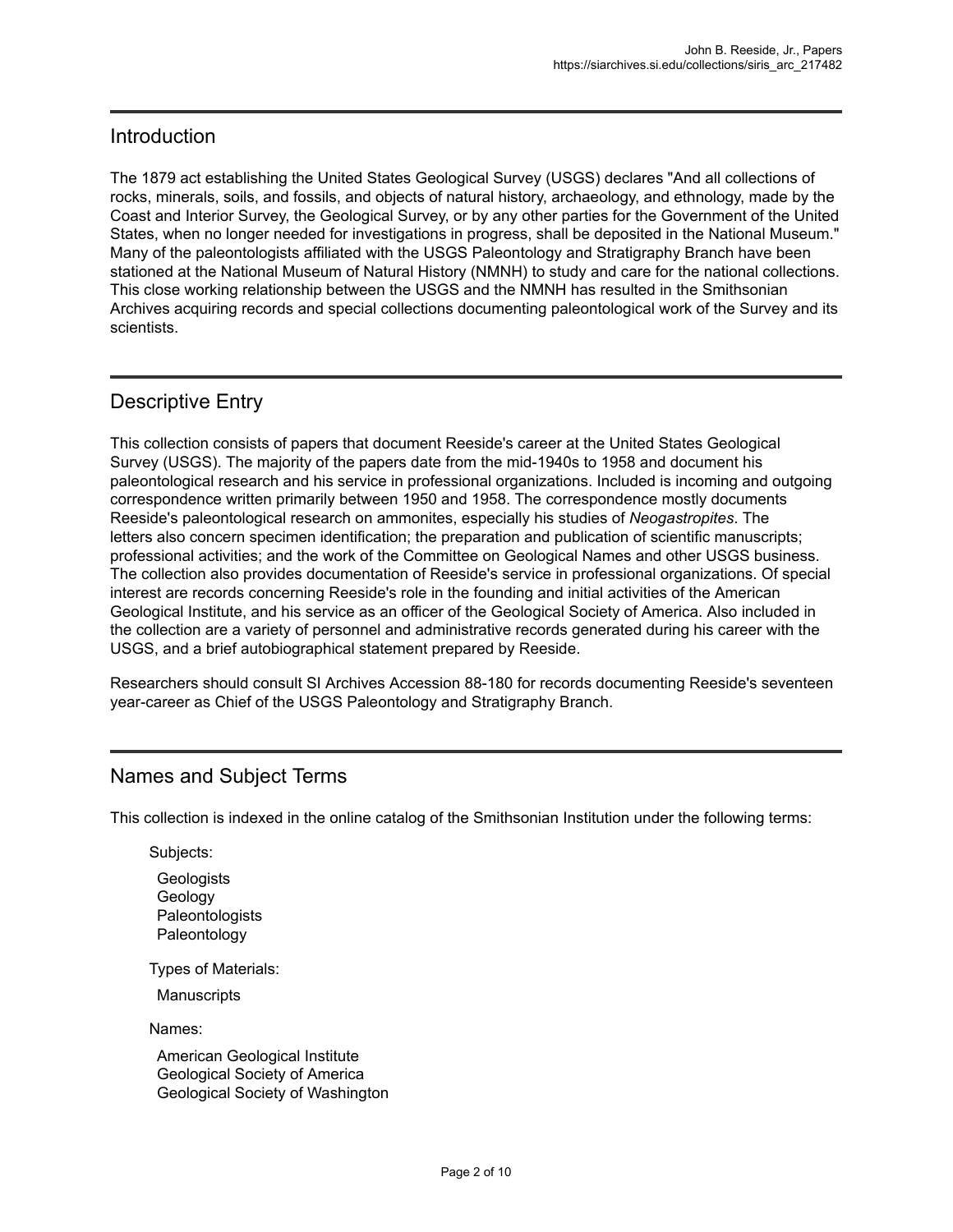Geological Survey (U.S.) Geological Survey (U.S.). Branch of Paleontology and Stratigraphy Johns Hopkins University Paleontological Society Reeside, John B. (John Bernard), 1889-1958 United States National Museum. Department of Geology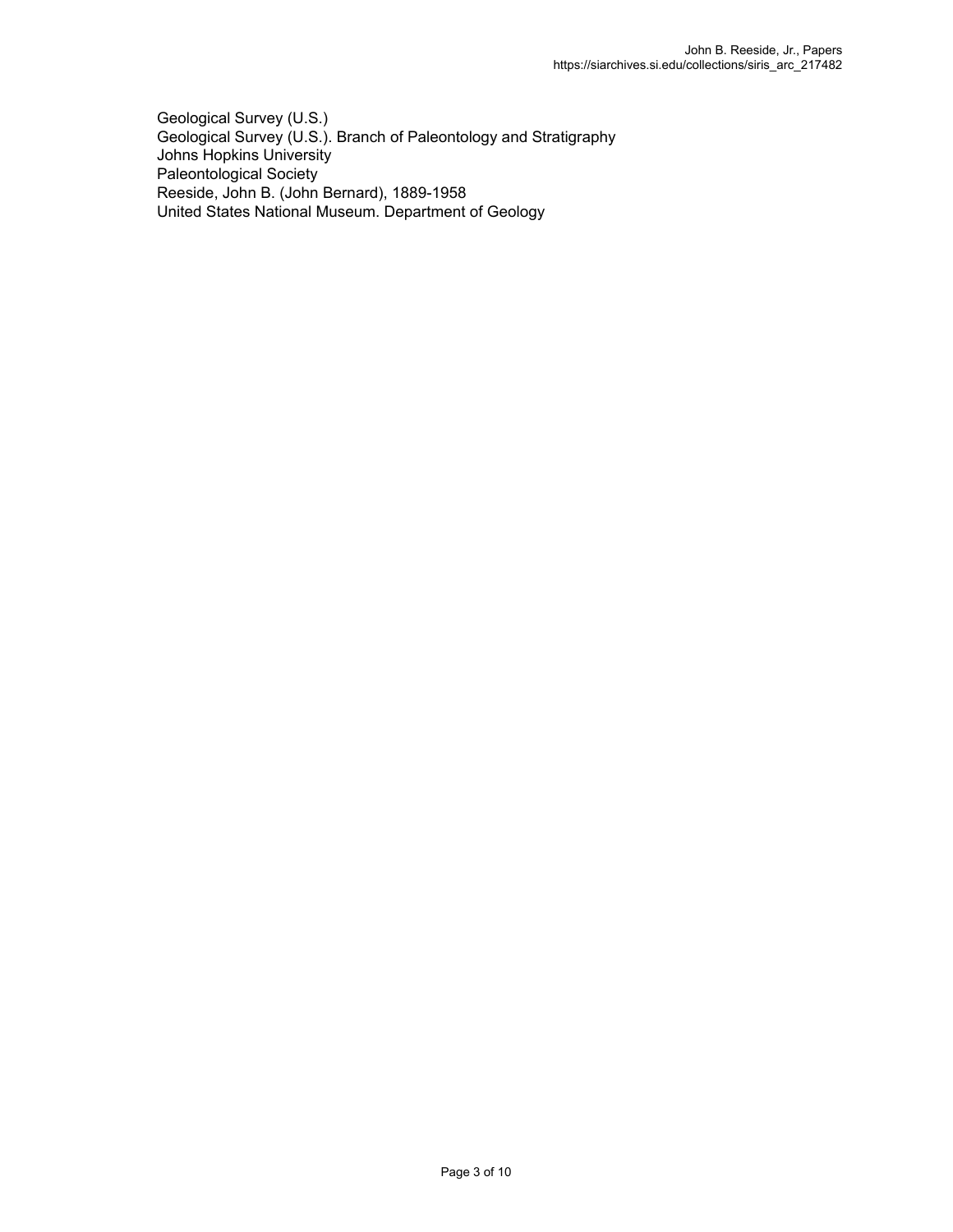## <span id="page-5-0"></span>**Container Listing**

#### <span id="page-5-1"></span>Series 1: GENERAL CORRESPONDENCE, 1916-1958. ARRANGED ALPHABETICALLY.

Box 1

| Box 1 of 6 | Folder 1 A-C, general                             |
|------------|---------------------------------------------------|
| Box 1 of 6 | Folder 2 Applin, Esther Richards, 1952-1957       |
| Box 1 of 6 | Folder 3 Berry, S. Stillman, 1950, 1954           |
| Box 1 of 6 | Folder 4 Burma, Benjamin H., 1955                 |
| Box 1 of 6 | Folder 5 Cecioni, Giovanni, 1953, 1956, 1958      |
| Box 1 of 6 | Folder 6 Chubb, Lawrence J., 1954-1958            |
| Box 1 of 6 | Folder 7 Cloud, Preston E., Jr., 1950-1953        |
| Box 1 of 6 | Folders 8-9 Cobban, William A., 1950-1958         |
| Box 1 of 6 | Folder 10 Craig, Lawrence C., 1951-1956           |
| Box 1 of 6 | Folder 11 D-G, general                            |
| Box 1 of 6 | Folder 12 Dane, Carle H., 1956-1957               |
| Box 1 of 6 | Folder 13 Dunbar, Carl O., 1950-1957              |
| Box 1 of 6 | Folder 14 Durham, J. Wyatt, 1950-1952             |
| Box 1 of 6 | Folder 15 Elias, Maxim K., 1950-1957              |
| Box 1 of 6 | Folder 16 Foreign Geology Branch, USGS, 1953-1958 |
| Box 1 of 6 | Folder 17 Frebold, Hans, 1950-1958                |
| Box 1 of 6 | Folder 18 H-J, general                            |
| Box 1 of 6 | Folder 19 Haas, Otto H., 1952-1958                |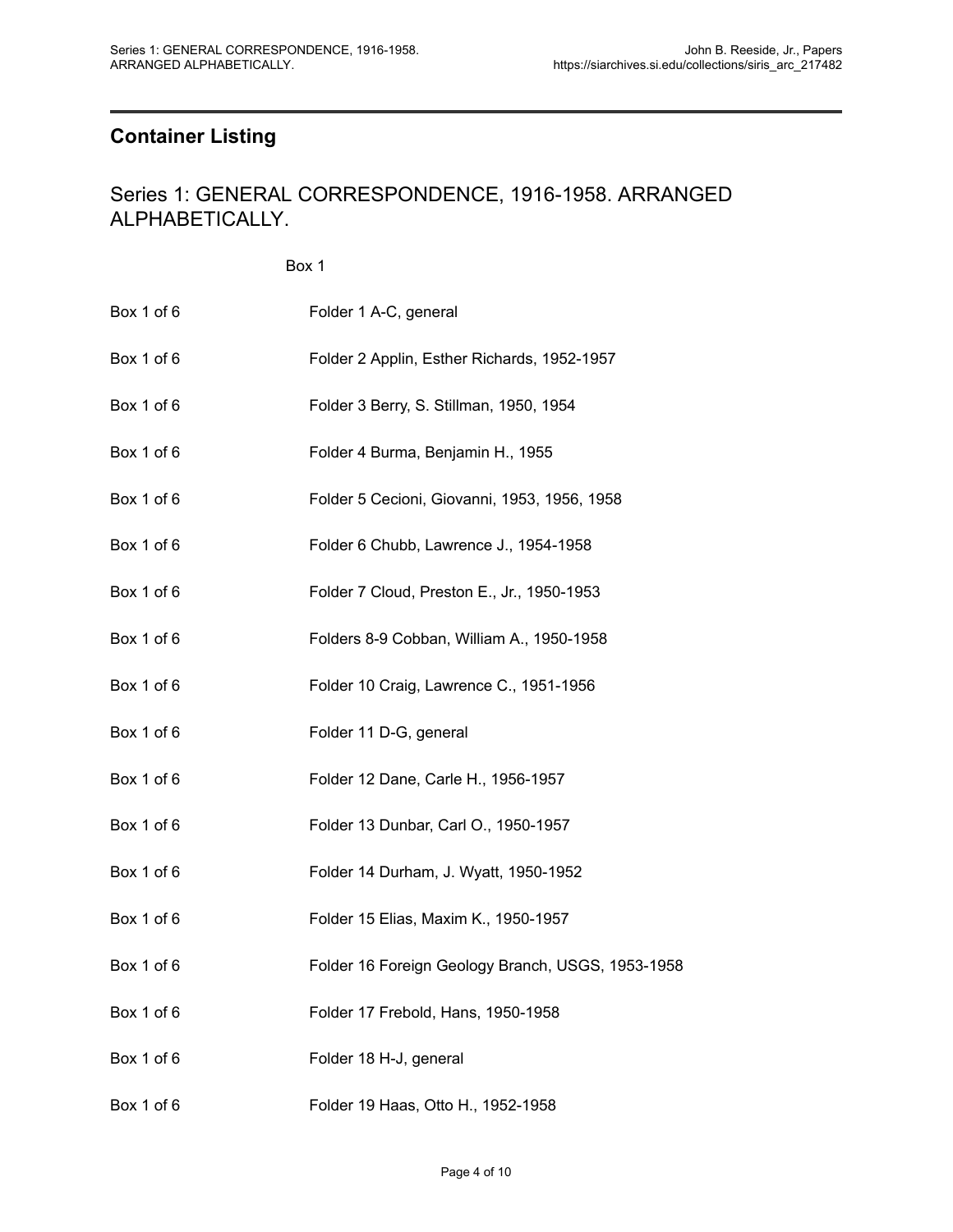| Box 1 of 6 | Folder 20 Haque, A. F. M. Mohsenul, 1957-1958      |
|------------|----------------------------------------------------|
|            | Box 2                                              |
| Box 2 of 6 | Folder 1 Harshbarger, John W., 1952-1955           |
| Box 2 of 6 | Folder 2 Hazzard, Roy T., 1952-1956                |
| Box 2 of 6 | Folder 3 Holmes, Clifford N., 1950-1956            |
| Box 2 of 6 | Folder 4 Imlay, Ralph W., 1951-1957                |
| Box 2 of 6 | Folders 5-6 Jeletzky, Jury A., 1950-1958           |
| Box 2 of 6 | Folder 7 Jones, David L., 1955-1958                |
|            | Box 3                                              |
| Box 3 of 6 | Folder 1 K-O, general                              |
| Box 3 of 6 | Folder 2 Keen, A. Myra, 1953                       |
| Box 3 of 6 | Folder 3 Kellum, Lewis B., 1953, 1958-1959         |
| Box 3 of 6 | Folder 4 Kobayashi, Teiichi, 1947-1952, 1956       |
| Box 3 of 6 | Folder 5 Kummel, Bernhard, 1951-1955               |
| Box 3 of 6 | Folder 6 LaRocque, Aurele, 1953, 1958              |
| Box 3 of 6 | Folder 7 Loeblich, Alfred R., Jr., 1953, 1956-1957 |
| Box 3 of 6 | Folder 8 Love, J. David, 1950-1956                 |
| Box 3 of 6 | Folder 9 Matsumoto, Tatsuro, 1937, 1947, 1957-1958 |
| Box 3 of 6 | Folder 10 McLearn, Frank H., 1950-1954, 1957-1958  |
| Box 3 of 6 | Folder 11 Moore, Raymond C., 1950-1951, 1955-1958  |
| Box 3 of 6 | Folder 12 Muller, Simon William, 1950, 1955        |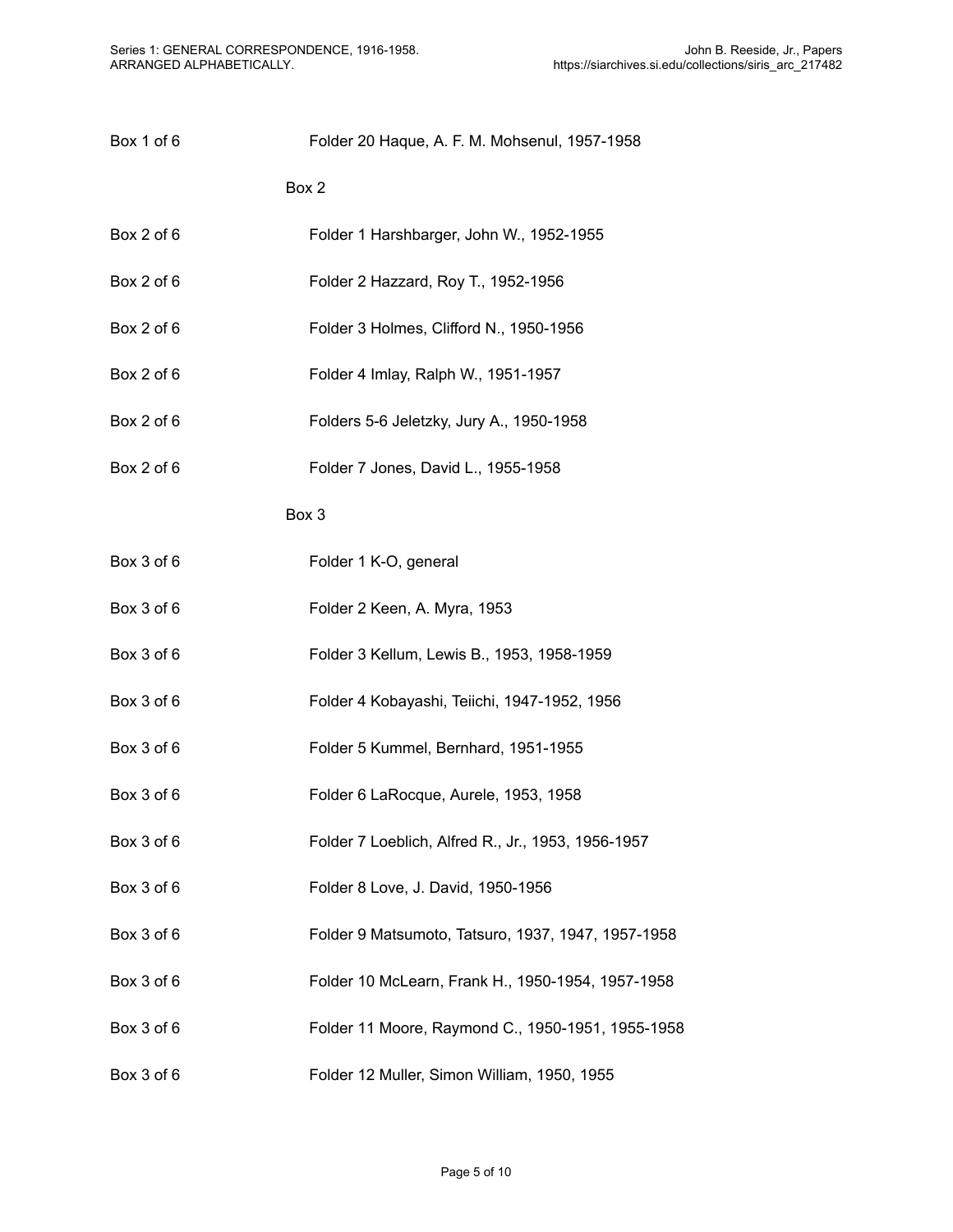- Box 3 of 6 Folder 13 Newell, Norman D., 1957
- Box 3 of 6 Folder 14 Oleksyshyn, John, 1950, 1953, 1958
- Box 3 of 6 Folder 15 P-Z, general
- Box 3 of 6 Folder 16 Peck, Raymond E., 1949-1955, 1958
- Box 3 of 6 Folder 17 Peterson, James A., 1955-1956
- Box 3 of 6 Folder 18 Poborski, Stanislaw J., 1952-1957
- Box 3 of 6 Folder 19 Popenoe, Willis Parkison, 1954, 1958
- Box 3 of 6 Folder 20 Repenning, Charles A., 1954-1955
- Box 3 of 6 Folder 21 Richards, Horace G., 1951-1957
- Box 3 of 6 Folder 22 Sastry, Munikoti Venkatesaiah Arunchala, 1953-1954, 1958
- Box 3 of 6 Folder 23 Schmid, Friedrich, 1949, 1952
- Box 3 of 6 Folder 24 Schmidt, Ruth A. M., 1954-1955
- Box 3 of 6 Folder 25 Shaw, Alan B., 1954-1955
- Box 3 of 6 Folder 26 Silberling, Norman J., 1953-1958
- Box 3 of 6 Folder 27 Simmons, George C., 1956
- Box 3 of 6 Folder 28 Sohl, Norman F., 1954-1955
- Box 3 of 6 Folder 29 Sohn, I. Gregory, 1951-1953
- Box 3 of 6 Folder 30 Spieker, Edward M., 1952-1955
- Box 3 of 6 Folder 31 Stokes, W. Lee, 1950-1953
- Box 3 of 6 Folder 32 Stoyanow, Alexander, 1950, 1958
- Box 3 of 6 Folder 33 Taylor, Dwight W., 1953-1957
- Box 3 of 6 Folder 34 Todd, Ruth, 1949-1954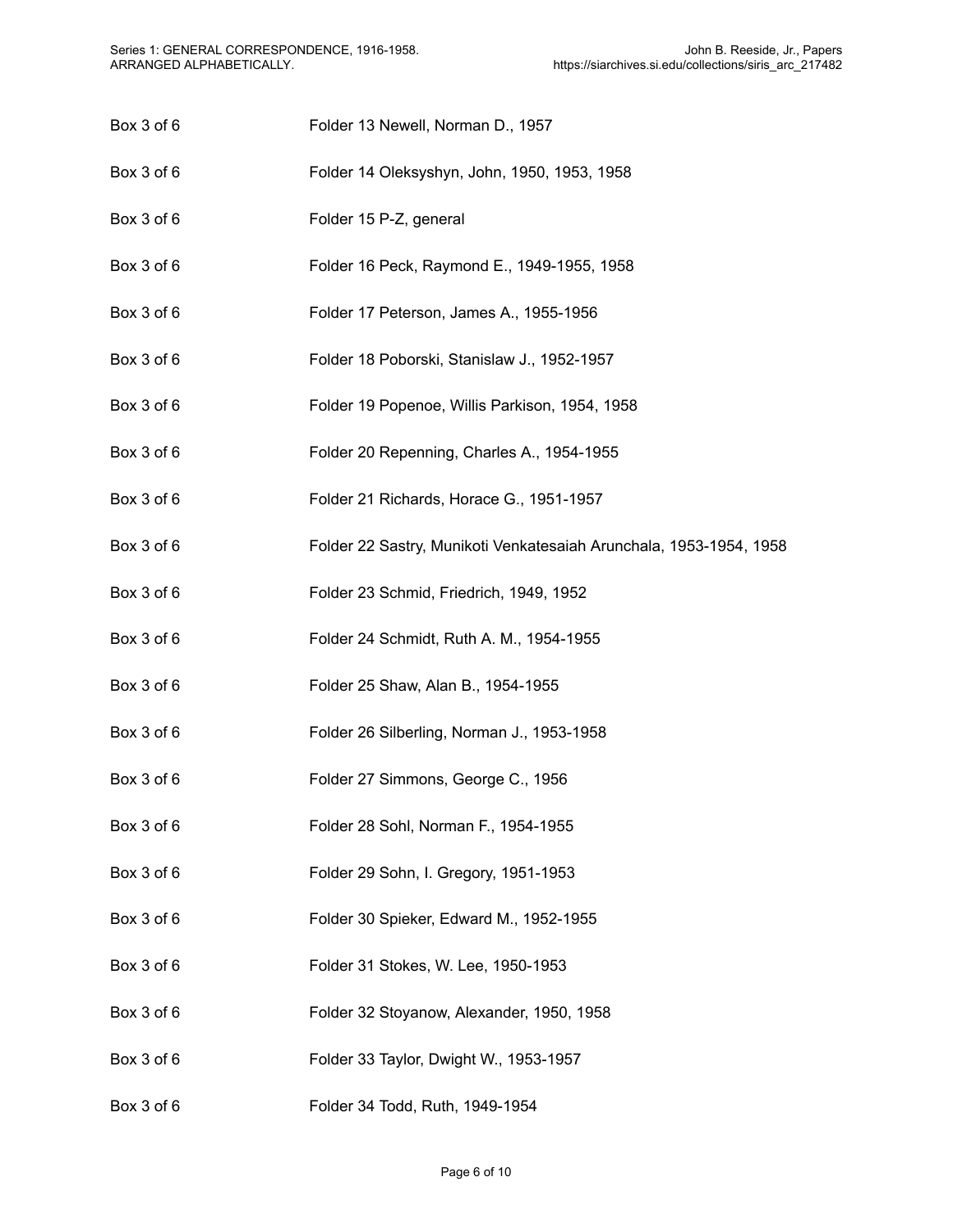| Box 3 of 6 | Folder 35 Vokes, Harold E., 1942, 1952-1956 |
|------------|---------------------------------------------|
|            | Box 4                                       |

- Box 4 of 6 Folder 1 Waage, Karl M., 1951-1956
- Box 4 of 6 Folder 2 Wade, Bruce, 1956-1957
- Box 4 of 6 Folder 3 Wallis, B. Franklin, 1947-1949
- Box 4 of 6 Folder 4 Wiedmann, Jost, 1957-1958
- Box 4 of 6 Folder 5 Wright, C. W., 1953-1954, 1957-1958
- Box 4 of 6 Folders 6-8 Yen, Teng-Chien, 1944-1957
- Box 4 of 6 Folder 9 Young, Keith, 1955-1958

*Return to Table of [Contents](#page-1-0)*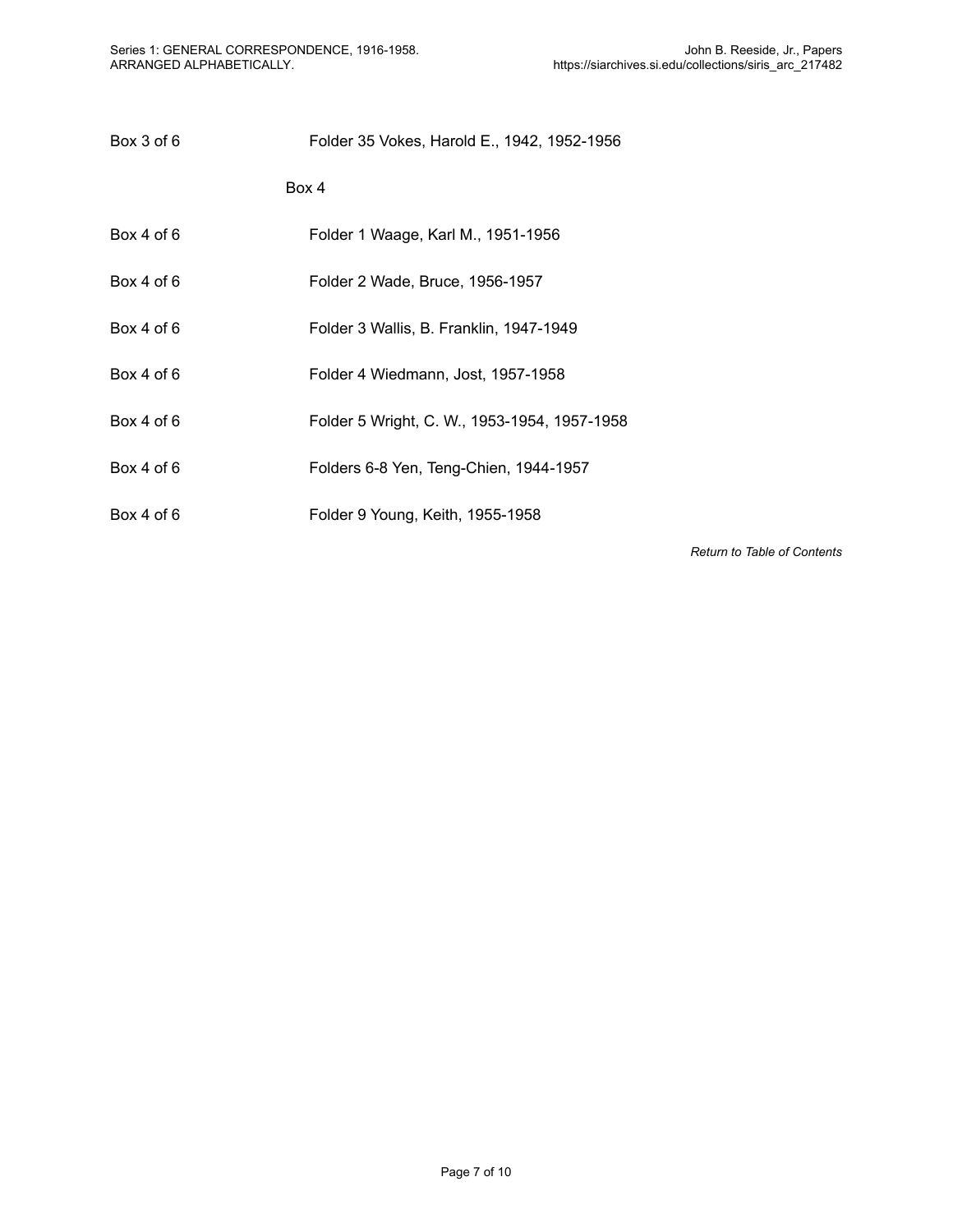### <span id="page-9-0"></span>Series 2: ORGANIZATIONAL FILES, 1943-1958. ARRANGED ALPHABETICALLY.

Box 4

| Box 4 of 6 | Folder 10 American Geological Institute (AGI), general, 1944-1950. Includes<br>materials concerning the founding of AGI.                                                   |
|------------|----------------------------------------------------------------------------------------------------------------------------------------------------------------------------|
| Box 4 of 6 | Folder 11 AGI. Conference of Delegates, Washington, D.C., October 12-13,<br>1945.                                                                                          |
| Box 4 of 6 | Folder 12 AGI. Board of Directors, Annual Meeting, El Paso, Texas,<br>November 1949.                                                                                       |
|            | Box 5                                                                                                                                                                      |
| Box 5 of 6 | Folder 1 Geological Society of America (GSA), general, 1950-1958                                                                                                           |
| Box 5 of 6 | Folder 2 GSA. Penrose Medal Award, 1943-1945.                                                                                                                              |
| Box 5 of 6 | Folder 3 GSA. Council Proceedings, December 28, 1943.                                                                                                                      |
| Box 5 of 6 | Folder 4 GSA. Council Proceedings, April 22, 1944.                                                                                                                         |
| Box 5 of 6 | Folder 5 GSA. Council Proceedings, October 21, 1944.                                                                                                                       |
| Box 5 of 6 | Folder 6 GSA. Council Proceedings, December 28, 1944.                                                                                                                      |
| Box 5 of 6 | Folder 7 GSA. Proceedings of the Constitutional Meeting of the Proposed<br>Geological Federation, October 22, 1944.                                                        |
| Box 5 of 6 | Folder 8 Geological Society of Washington, 1950-1952                                                                                                                       |
| Box 5 of 6 | Folder 9 International Commission on Zoological Nomenclature, 1957-1958.<br>Includes materials concerning the retirement of Secretary Francis Hemming,<br>1958.            |
| Box 5 of 6 | Folder 10 Joint Committee on Invertebrate Paleontology, 1948-1956.<br>Includes correspondence of Raymond C. Moore concerning the Treatise on<br>Invertebrate Paleontology. |
| Box 5 of 6 | Folder 11 National Science Foundation, 1952-1958                                                                                                                           |
| Box 5 of 6 | Folder 12 Paleontological Society, The, 1943-1946, 1955                                                                                                                    |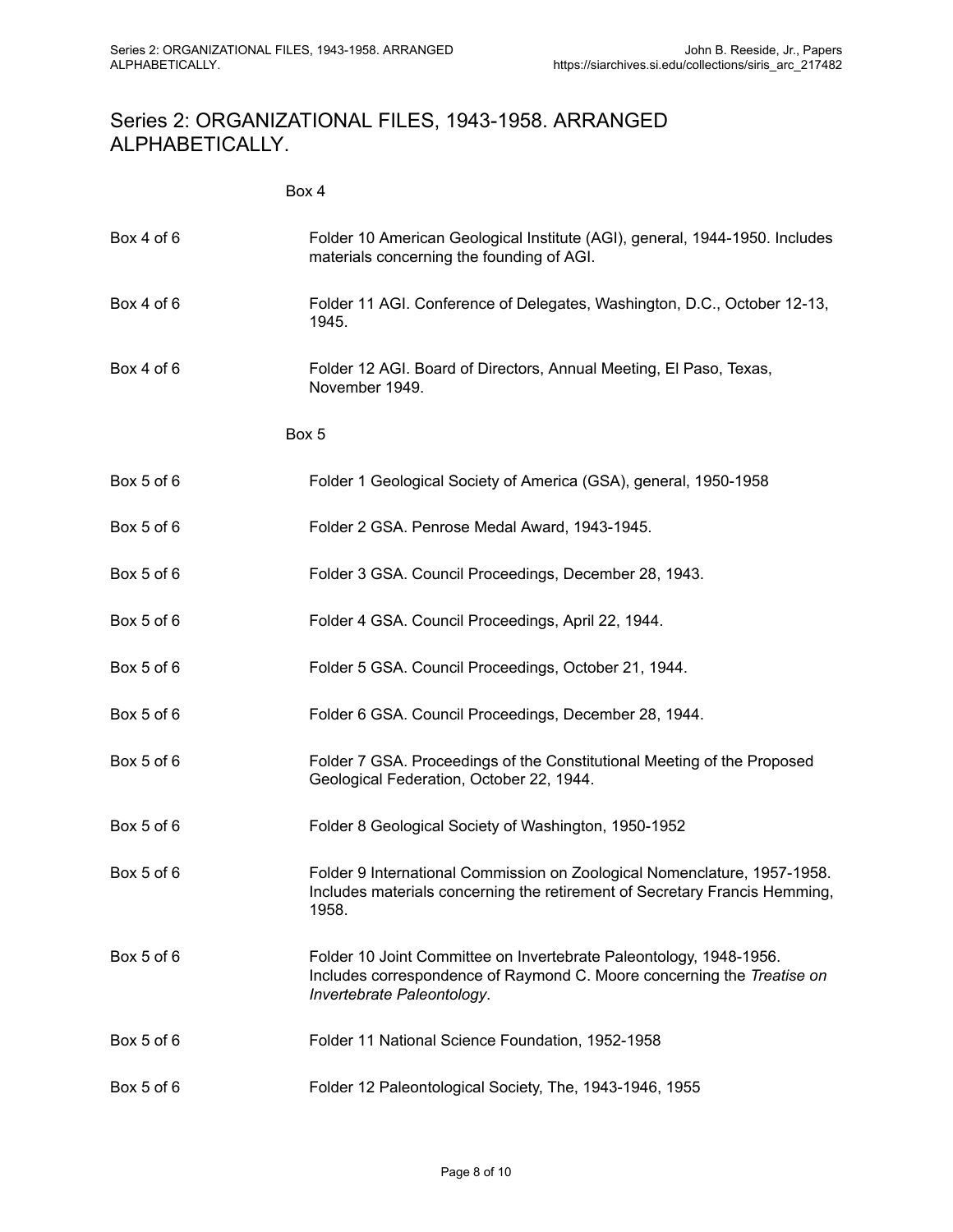Box 5 of 6 Folder 13 Paleontological Society of Japan, 1951, 1954

Box 5 of 6 Folder 14 Sigma Xi, 1954-1958

*Return to Table of [Contents](#page-1-0)*